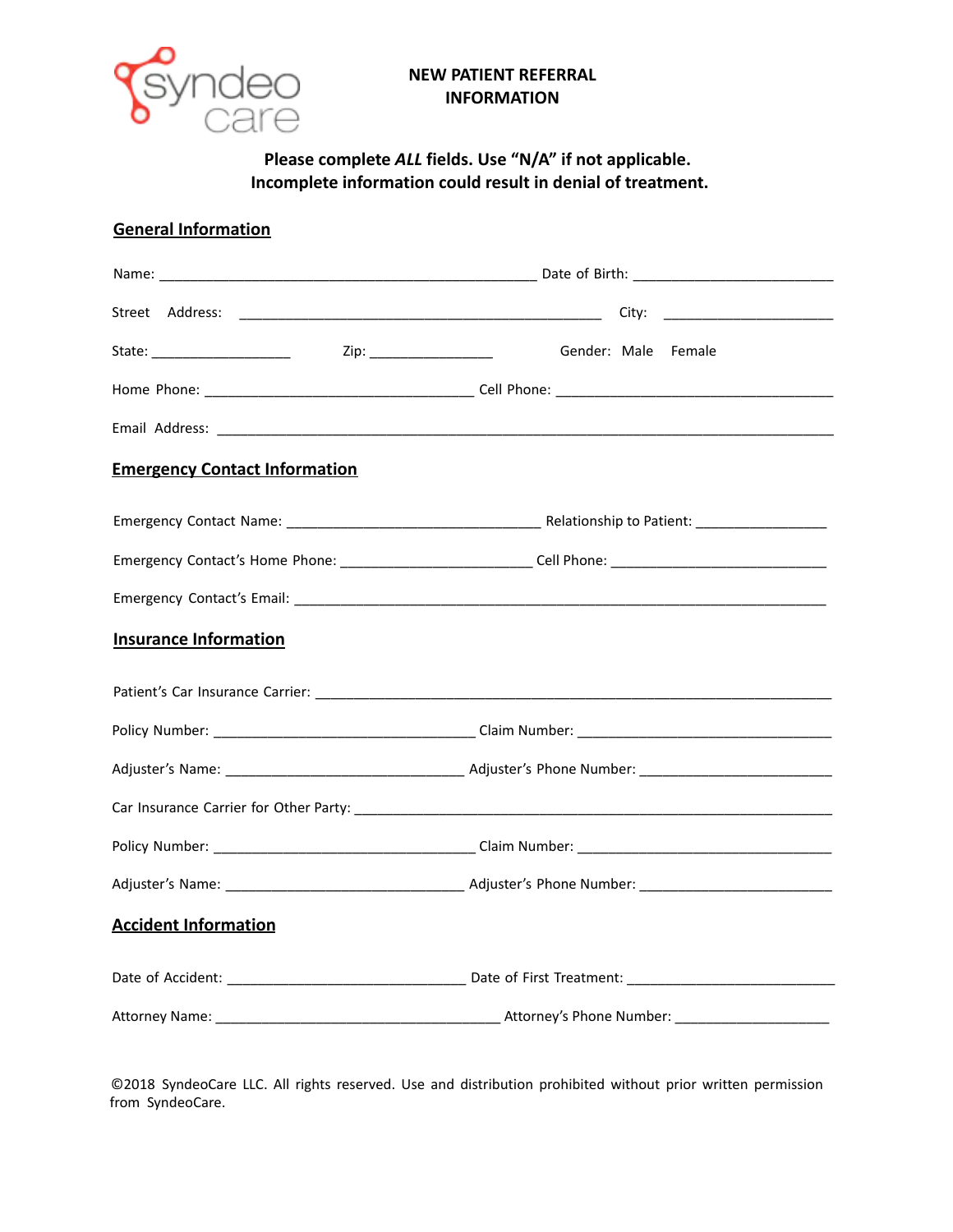

### **IRREVOCABLE ASSIGNMENT OF PROCEEDS**

Patient's Name: Patient's Name: Patient's Date of Birth:

Date of Accident:

I, the undersigned patient (or legal guardian of a minor Patient), of (the SyndeoCare Provider), forever and irrevocably assign any and all proceeds that I receive from any insurance company(ies), to be paid directly to SyndeoCare LLC ("SyndeoCare") for professional medical services rendered to me by a provider within SyndeoCare's contracted network of providers ("SyndeoCare Provider") in connection with the Date of Incident noted above. I also acknowledge that I have executed a HIPAA Authorization directing SyndeoCare to provide certain information to the insurance company(ies).

As consideration for my execution of this Irrevocable Assignment of Proceeds, I represent that the SyndeoCare Provider has provided me medical services upon my request, that I am aware of the nature and expense of all such services so provided, and that as consideration for the forbearance of its legal right to require payment by me at the time such services were rendered, said SyndeoCare Provider relied upon my express declaration and intention to execute and instruct that this Irrevocable Assignment of Proceeds shall apply to the insurance proceeds to which I am entitled, and direct that the amount of such proceeds be paid to SydeoCare, at such time as I receive an insurance settlement or other monetary settlement/award.

In the event there is no recovery or insufficient recovery from the insurance company(ies) or other sources to reimburse SyndeoCare for the amounts it has paid to the SyndeoCare Provider for my care, I understand that I am directly and fully responsible for reimbursing SyndeoCare for such unrecovered amounts of my medical bills. If I do not have an attorney and later decide to retain one, then I agree to promptly (1) furnish SyndeoCare with contact information concerning that attorney; and (2) notify that attorney concerning the existence of this Irrevocable Assignment of Proceeds. I acknowledge that the SyndeoCare Provider will be paid by SyndeoCare for all medical bills associated with the services rendered to me; and therefore, I agree to allow SyndeoCare to file a Uniform Commercial Code-1 (UCC-1) Financing Statement and/or Hospital/Emergency Services/Healthcare Provider Lien, as applicable, as a security instrument to ensure payment of professional medical services rendered during my recovery and specifically agree and affirm that the insurance company(ies) should pay SyndeoCare one hundred percent (100%) of the invoice amount submitted by SyndeoCare for any care that I receive during my treatment. If for any reason whatsoever, I, rather than SyndeoCare, am paid by way of settlement, judgment, or verdict, I agree not to accept any money from either the insurance company(ies) or attorney from any of the proceeds that I have herein assigned to SyndeoCare and will instruct the insurance company(ies) or attorney to deliver such payment, settlement, judgment or verdict's proceeds to SyndeoCare to ensure that SyndeoCare shall be paid in full out of the first proceeds received or paid by insurance company(ies) or attorney.

Print Name of Patient: Date: Date: Date: Date: Date: Date: Date: Date: Date: Date: Date: Date: Date: Date: Date: Date:  $\Box$ 

SIGNATURE OF PATIENT/LEGAL REP:

*(If signed by other than patient, state relationship with signature)*

NOTE: IF INSURANCE COMPANY POLICY REQUIRES A RECORDED/FILED LIEN FOR DIRECT PAYMENT, PLEASE CONTACT THE SYNDEOCARE OFFICE PRIOR TO SETTLING YOUR CASE. SYNDEOCARE WILL PROVIDE YOU WITH THE NECESSARY PAPERWORK.